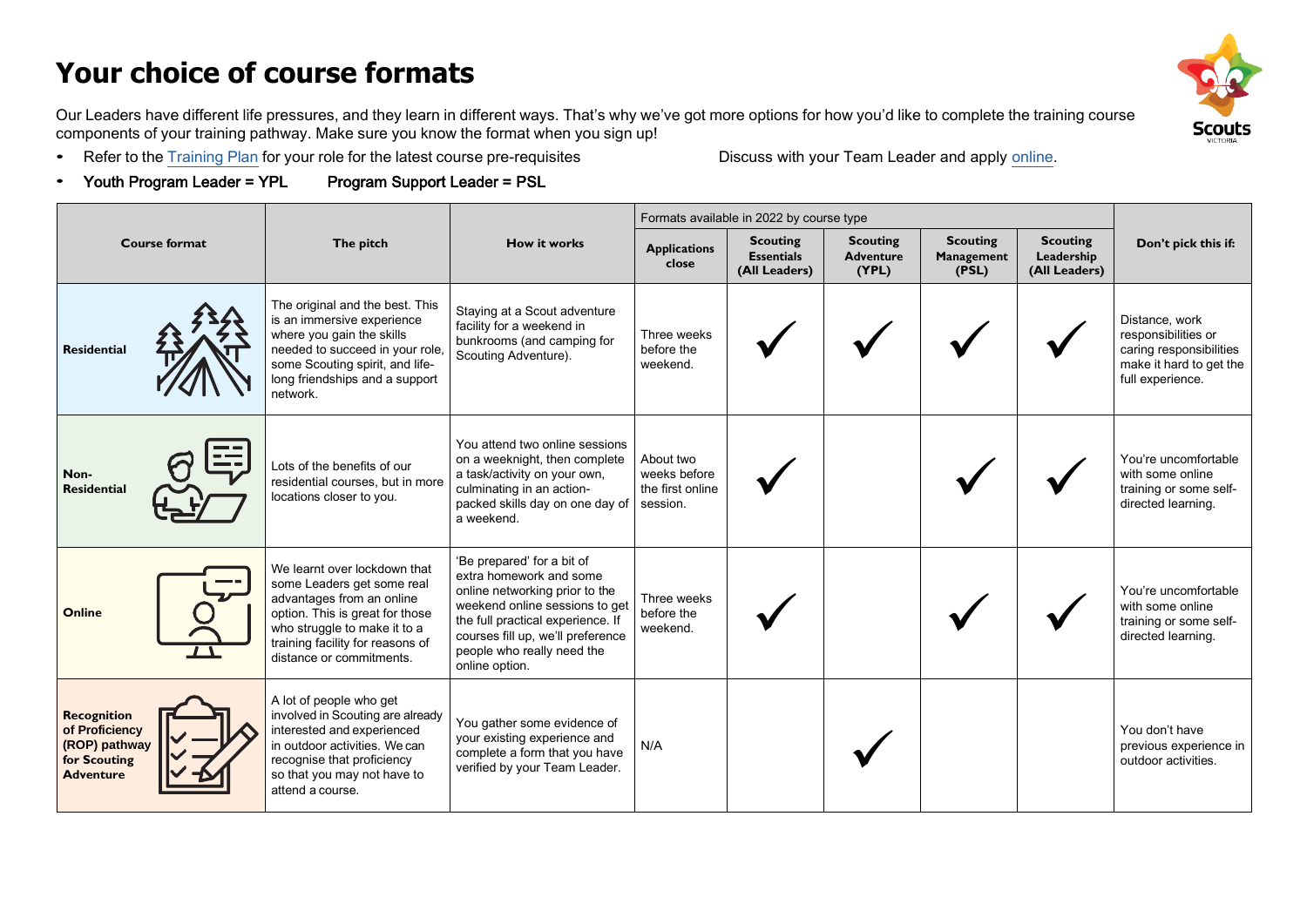

### **2022 Leader Training Calendar SCOUTING ESSENTIALS COURSE**

**Yourfirst course for all Leaders, which provides you with essential youth program delivery skills and a lot of fun along the way.**



| <b>COURSE</b> |                                                                        | <b>DATES</b>                                |                                              |                                               |                           | <b>APPLICATION</b>       |                                                       |
|---------------|------------------------------------------------------------------------|---------------------------------------------|----------------------------------------------|-----------------------------------------------|---------------------------|--------------------------|-------------------------------------------------------|
| <b>CODE</b>   | <b>TYPE</b>                                                            | <b>Evening online</b><br>session #1         | <b>Evening online</b><br>session #2          | <b>Weekend day #1</b>                         | <b>Weekend day #2</b>     |                          | <b>VENUE</b>                                          |
| 106601        | <b>NON-RESIDENTIAL</b><br>(2 online evening<br>sessions $+1$ -day f2f) | Online evening<br>Monday 4 July<br>2022     | Online evening<br>Monday 11 July<br>2022     | Saturday, 23July<br>2022<br>face to face      |                           | Friday, 24 June<br>2022  | <b>Victorian Rover</b><br>Centre<br>Oakleigh East     |
| 106598        | <b>RESIDENTIAL</b><br>(2 days inc. overnight)                          |                                             |                                              | Saturday, 13<br>August 2022                   | Sunday, 14<br>August 2022 | Friday, 22 July<br>2022  | <b>Pax Hill Scout</b><br>Camp<br><b>Ballarat</b>      |
| 106595        | <b>NON-RESIDENTIAL</b><br>(2 online evening<br>sessions $+1$ -day f2f) | Online evening<br>Thursday 4<br>August 2022 | Online evening<br>Thursday 11<br>August 2022 | Saturday, 20<br>August 2022<br>face to face   |                           | Friday, 22 July<br>2022  | <b>Brucknell Park</b><br><b>Scout Camp</b><br>Timboon |
| 106590        | <b>NON-RESIDENTIAL</b><br>(2 online evening<br>sessions $+1$ -day f2f) | Online evening<br>Monday 15<br>August 2022  | Online evening<br>Monday 22<br>August 2022   | Saturday, 3<br>September 2022<br>face to face |                           | Friday, 1 August<br>2022 | <b>Benalla Scout</b><br>Hall<br><b>Benalla</b>        |
| 106573        | <b>NON-RESIDENTIAL</b><br>(2 online evening<br>sessions $+1$ -day f2f) | Online evening<br>Monday 5 Sept<br>2022     | Online evening<br>Monday 12 Sept<br>2022     | Saturday 17<br>September 2022<br>face to face |                           | Friday, 12 Aug<br>2022   | <b>Sale Scout</b><br>Hall<br>Sale                     |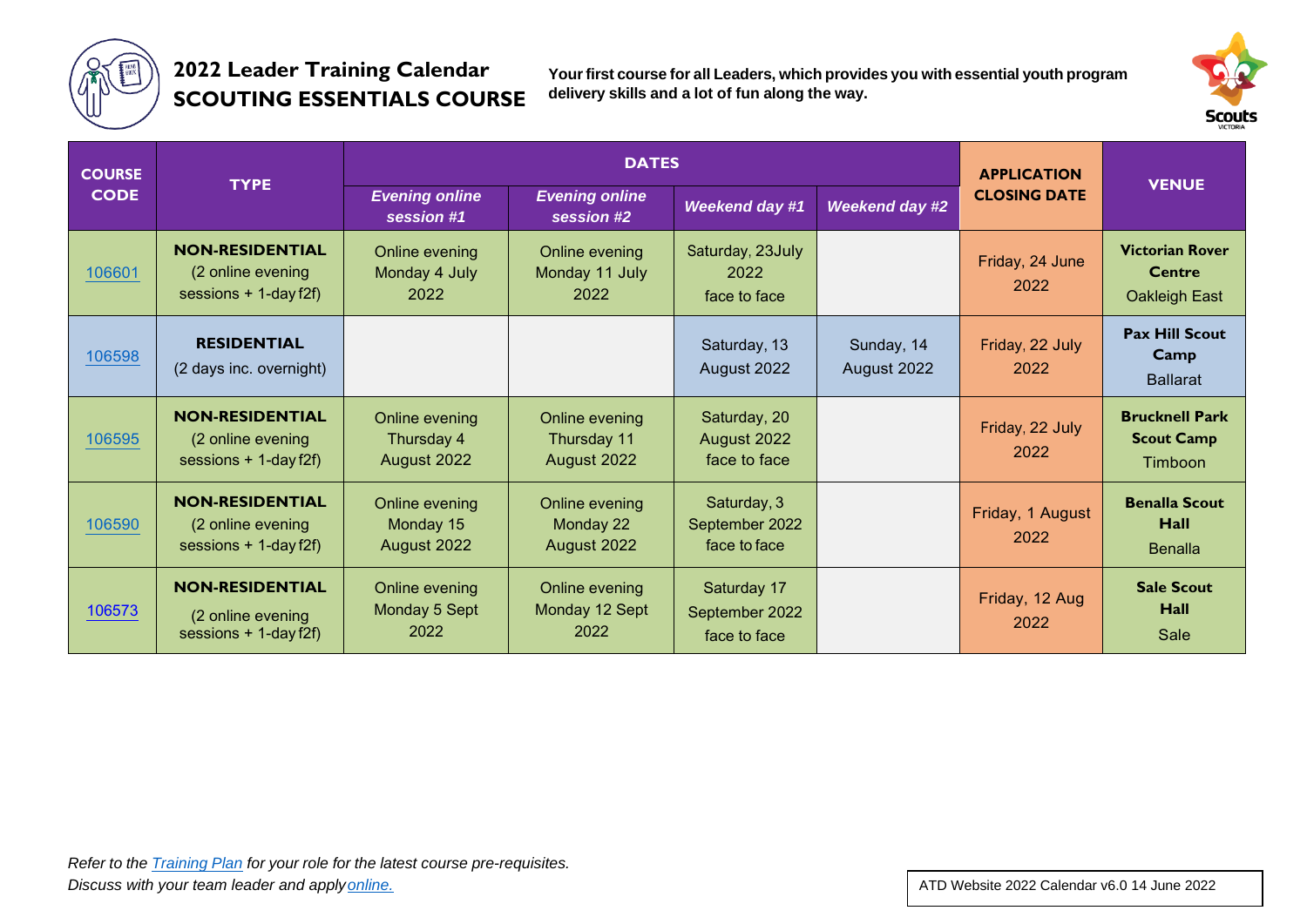

## **2022 Leader Training Calendar SCOUTING ESSENTIALS COURSE**

**Yourfirst course for all Leaders, which provides you with essential youth program delivery skills and a lot of fun along the way.**



| <b>COURSE</b> |                                               |                                     | <b>DATES</b>                        | <b>APPLICATION</b>             |                              |                             |                                                        |
|---------------|-----------------------------------------------|-------------------------------------|-------------------------------------|--------------------------------|------------------------------|-----------------------------|--------------------------------------------------------|
| <b>CODE</b>   | <b>TYPE</b>                                   | <b>Evening online</b><br>session #1 | <b>Evening online</b><br>session #2 | <b>Weekend day #1</b>          | <b>Weekend day #2</b>        | <b>CLOSING DATE</b>         | <b>VENUE</b>                                           |
| 106586        | <b>RESIDENTIAL</b><br>(2 days inc. overnight) |                                     |                                     | Saturday, 17<br>September 2022 | Sunday, 18<br>September 2022 | Friday, 26 August<br>2022   | <b>Gilwell Park</b><br>Gembrook                        |
| 106581        | <b>RESIDENTIAL</b><br>(2 days inc. overnight) |                                     |                                     | Saturday, 1<br>October 2022    | Sunday, 2<br>October 2022    | Friday, 9<br>September 2022 | <b>Rowallan Scout</b><br>Camp<br><b>Riddells Creek</b> |
| 106572        | <b>RESIDENTIAL</b><br>(2 days inc. overnight) |                                     |                                     | Saturday, 5<br>November 2022   | Sunday, 6<br>November 2022   | Friday, 14 October<br>2022  | <b>Eumeralla Scout</b><br>Camp<br>Anglesea             |
| 106565        | <b>RESIDENTIAL</b><br>(2 days inc. overnight) |                                     |                                     | Saturday, 19<br>November 2022  | Sunday, 20<br>November 2022  | Friday, 28 October<br>2022  | <b>Gilwell Park</b><br>Gembrook                        |
| 106561        | <b>RESIDENTIAL</b><br>(2 days inc. overnight) |                                     |                                     | Saturday, 3<br>December 2022   | Sunday, 4<br>December 2022   | Friday, 11<br>November 2022 | <b>Rowallan Scout</b><br>Camp<br><b>Riddells Creek</b> |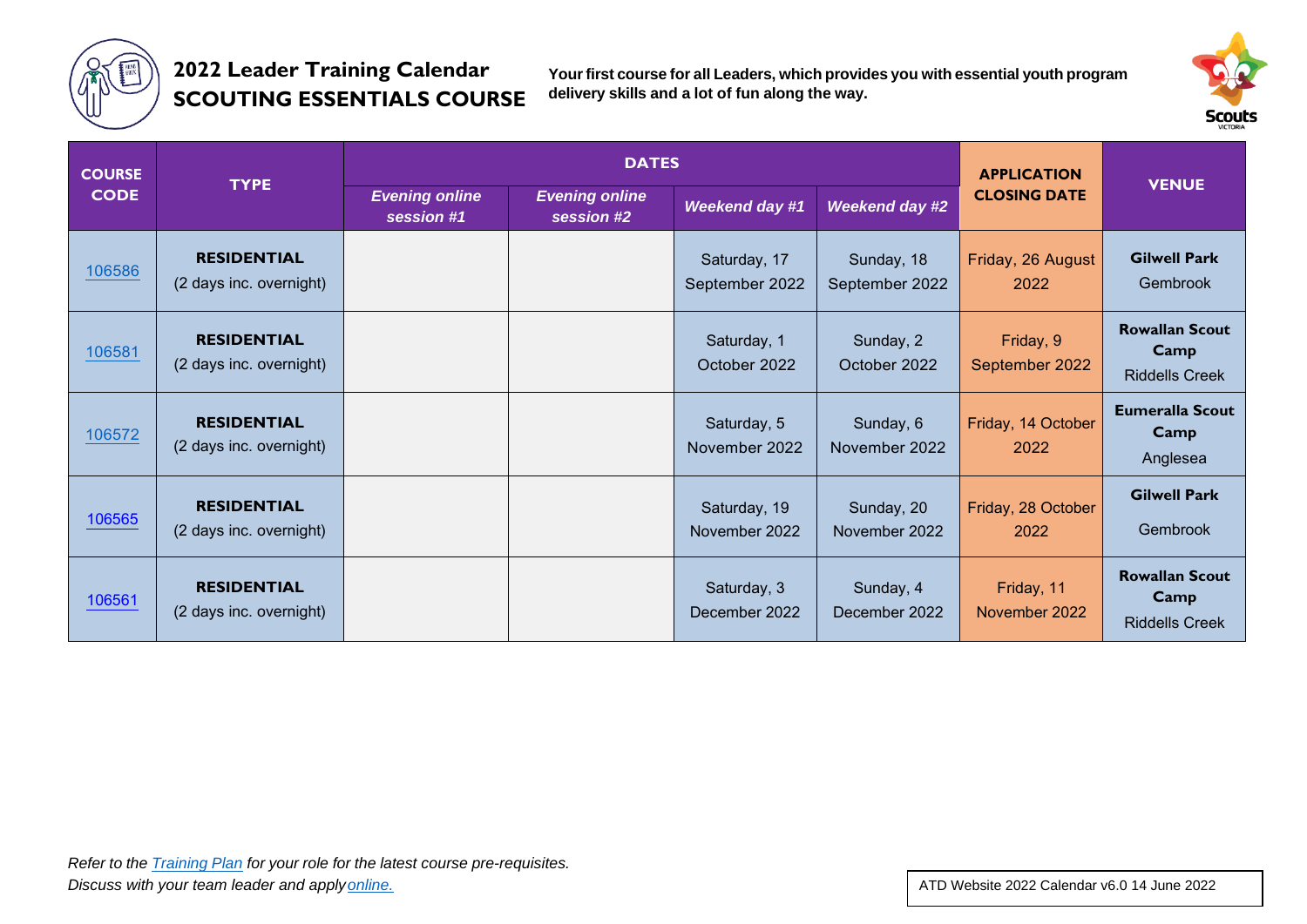

## **2022 Leader Training Calendar SCOUTINGADVENTURECOURSE**

**A practical outdoor course for Youth Program Leaders, providing you the foundations to mentor young people in outdoor adventure skills.**



| <b>COURSE</b><br><b>CODE</b> | <b>TYPE</b>                                   | Weekend day #1              | Weekend day #2               | <b>APPLICATION CLOSING</b><br><b>DATE</b> | <b>VENUE</b>                                            |
|------------------------------|-----------------------------------------------|-----------------------------|------------------------------|-------------------------------------------|---------------------------------------------------------|
| 106596                       | <b>RESIDENTIAL</b><br>(2 days inc. overnight) | Saturday, 20 August 2022    | Sunday, 21 August 2022       | Friday, 29 July 2022                      | <b>Eumeralla Scout Camp</b><br>Anglesea                 |
| 106585                       | <b>RESIDENTIAL</b><br>(2 days inc. overnight) | Saturday, 17 September 2022 | Sunday, 18 September<br>2022 | Friday, 26 August 2022                    | <b>Gilwell Park</b><br>Gembrook                         |
| 106583                       | <b>RESIDENTIAL</b><br>(2 days inc. overnight) | Saturday, 17 September 2022 | Sunday, 18 September<br>2022 | Friday, 26 August 2022                    | <b>Rowallan Scout Camp</b><br><b>Riddells Creek</b>     |
| 106580                       | <b>RESIDENTIAL</b><br>(2 days inc. overnight) | Saturday, 1 October 2022    | Sunday, 2 October 2022       | Friday, 9 September 2022                  | <b>Camp Warringal</b><br>Whittlesea                     |
| 106576                       | <b>RESIDENTIAL</b><br>(2 days inc. overnight) | Saturday, 15 October 2022   | Sunday, 16 October 2022      | Friday, 23 September<br>2022              | <b>Caringal Scout Camp</b><br><b>Tyers Junction</b>     |
| 106571                       | <b>RESIDENTIAL</b><br>(2 days inc. overnight) | Saturday, 5 November 2022   | Sunday, 6 November 2022      | Friday, 14 October 2022                   | <b>Rowallan Scout Camp</b><br><b>Riddells Creek</b>     |
| 106562                       | <b>RESIDENTIAL</b><br>(2 days inc. overnight) | Saturday, 26 November 2022  | Sunday, 27 November 2022     | Friday, 4 November 2022                   | <b>Cooinda Burrong</b><br><b>Scout Camp</b><br>Hamilton |
| 106559                       | <b>RESIDENTIAL</b><br>(2 days inc. overnight) | Saturday, 3 December 2022   | Sunday, 4 December 2022      | Friday, 11 November 2022                  | <b>Gilwell Park</b><br>Gembrook                         |
| 106658                       | <b>RESIDENTIAL</b><br>(2 days inc. overnight) | Saturday, 3 December 2022   | Sunday, 4 December 2022      | Friday, 11 November 2022                  | Wodonga                                                 |

*Refer to the [Training](https://scoutsvictoria.com.au/age-sections-adults/training/training-plans-and-your-training-pathway/) Plan for your role for the latest course prerequisites. Discuss with your team leader and appl[yonline.](https://scoutsvictoria.com.au/age-sections-adults/training/)*

ATD Website 2022 Calendar v6.0 14 June 2022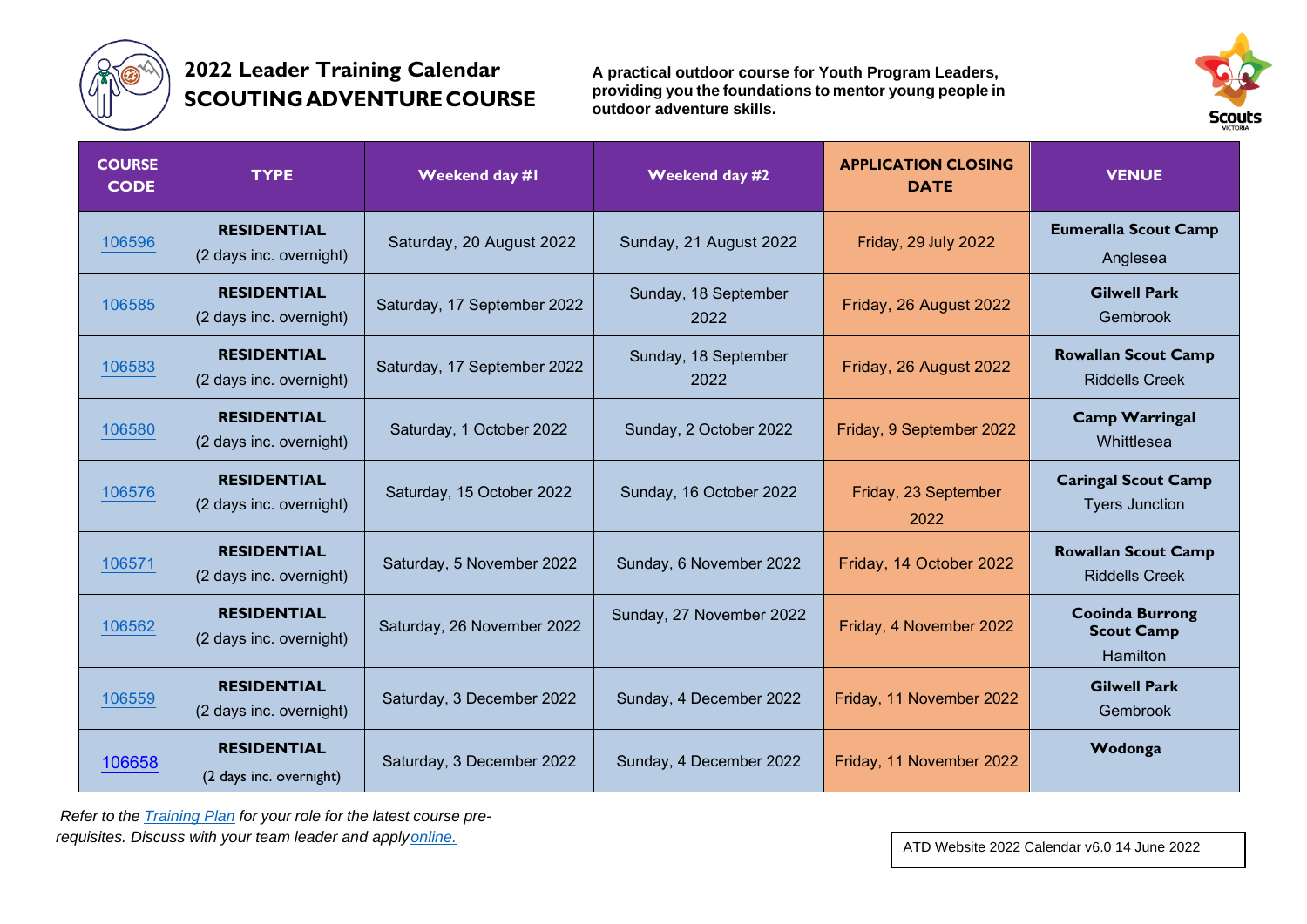

## **2022 Leader Training Calendar SCOUTING MANAGEMENT COURSE**

**A practical course for Program Support Leaders to provide you the tools and skills for managing people and supporting theprogram.**



| <b>COURSE</b><br><b>CODE</b> | <b>TYPE</b>                                       |                                     | <b>DATES</b>                        | <b>APPLICATION</b>                    |                                     |                              |                                 |
|------------------------------|---------------------------------------------------|-------------------------------------|-------------------------------------|---------------------------------------|-------------------------------------|------------------------------|---------------------------------|
|                              |                                                   | <b>Evening online</b><br>session #1 | <b>Evening online</b><br>session #2 | <b>Weekend day #1</b>                 | Weekend day #2                      | <b>CLOSING DATE</b>          | <b>VENUE</b>                    |
| 106591                       | <b>RESIDENTIAL</b><br>(2 days inc. overnight)     |                                     |                                     | Saturday, 27<br>August 2022           | Sunday, 28<br>August 2022           | Friday 5 August<br>2022      | <b>Gilwell Park</b><br>Gembrook |
| 106578                       | <b>ONLINE</b><br>Online in blocks over<br>weekend |                                     |                                     | Saturday, 8<br>October 2022<br>online | Sunday, 9<br>October 2022<br>online | Friday, 16<br>September 2022 | <b>Online</b>                   |
| 106567                       | <b>RESIDENTIAL</b><br>(2 days inc. overnight)     |                                     |                                     | Saturday, 12<br>November 2022         | Sunday, 13<br>November 2022         | Friday, 21<br>October 2022   | <b>Gilwell Park</b><br>Gembrook |